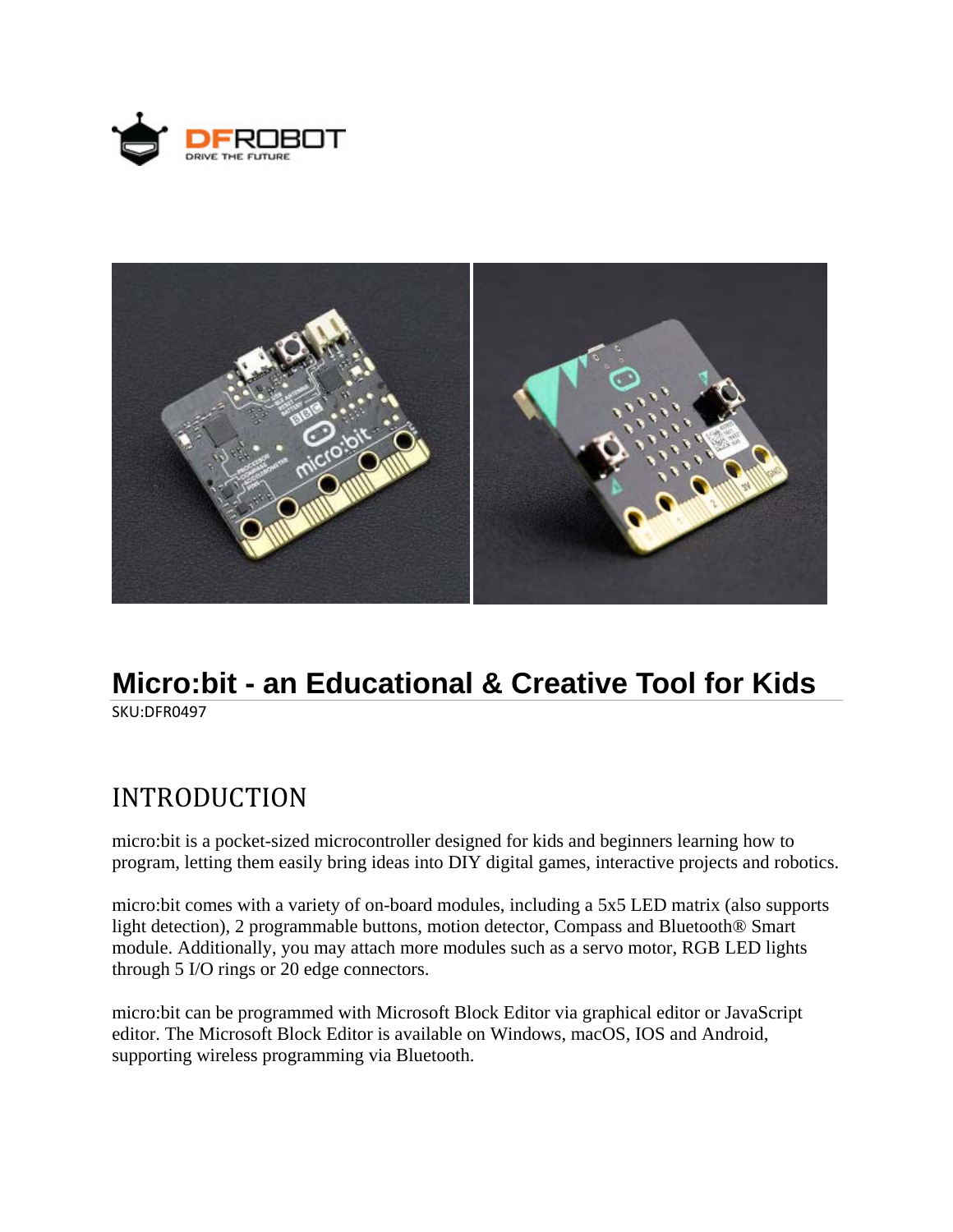



**Note: It comes with board only, USB cable and Power holder need to be purchased separately.**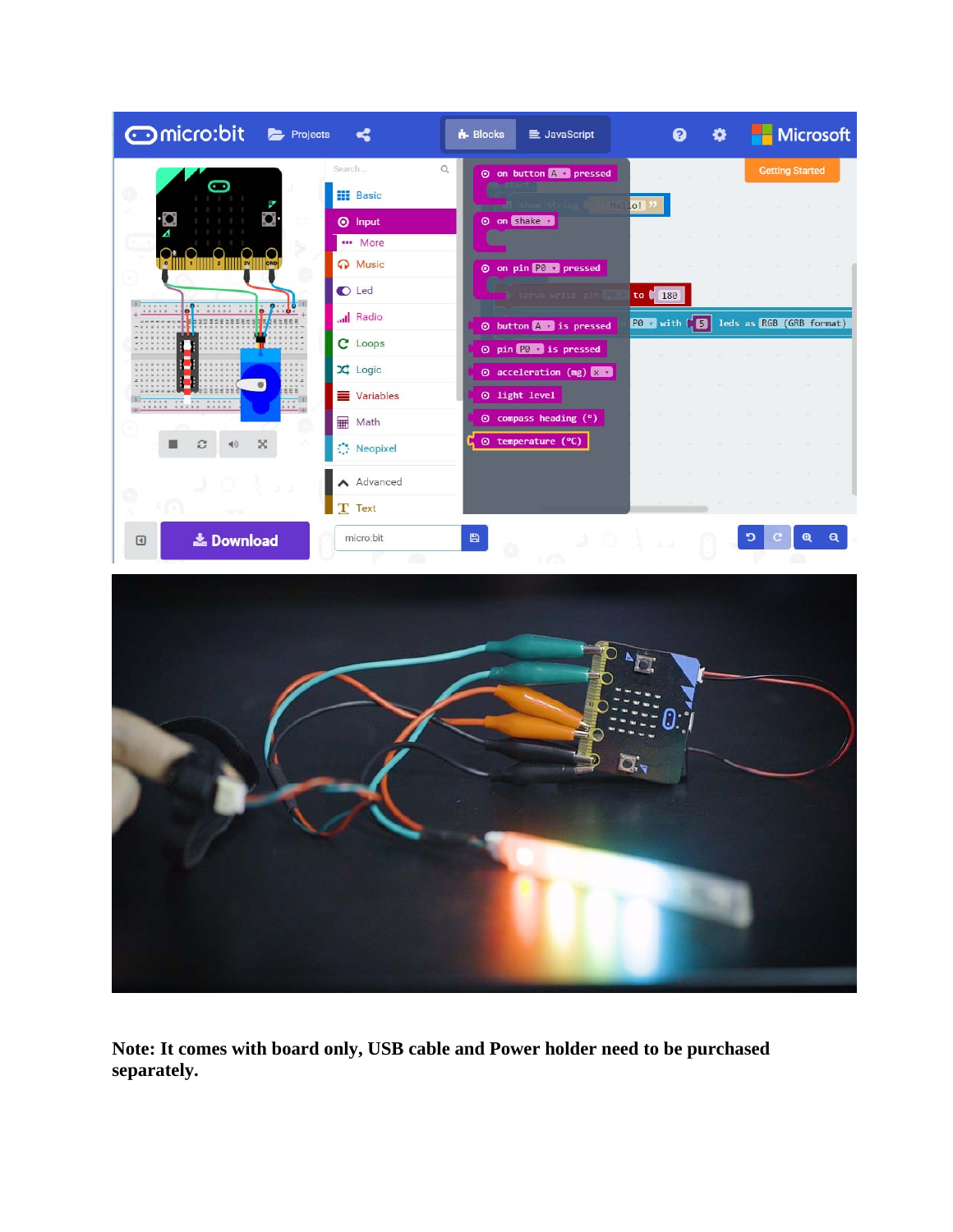Microbit Tutorials Micro:bit board: an introduction 5 Easy Steps for you to Quick Start with BBC Microbit Micro:bit JavaScript Blocks Editor: Hello World Micro:bit JavaScript Blocks Editor: Turning LEDs on and off Micro:bit JavaScript Blocks Editor: Detecting button click events Micro:bit JavaScript Blocks Editor: String interpolation Micro:bit: MicroPython support

### FEATURES

- A variety of on-board modules
- Expandable for additional sensors or actuators
- Graphical drag and drop code editor
- Easy and smooth program uploading
- Bluetooth wireless programming uploading
- Bluetooth Wireless communication

### SPECIFICATION

**Microprocessor:** 32‐bit ARM® Cortex™ M0 CPU

 **A 5x5 LED matrix with 25 red LEDs** to light up. Each LED is individually programmable and can display animated patterns, scrolling text and alphanumeric characters

 **Two programmable buttons.** The micro:bit can detect either of its two buttons being pressed and unpressed, and can be programmed to act on that or send the information to another device. Use them as a games controller, or control music on a smartphone.

 **On‐board motion detector** or 3‐AXIS digital accelerometer that can detect movement and tell other devices you're on the go. It measures on 3 axes, X, Y, Z, and sends back the data in milli‐gs. The micro:bit can react to this data and tell other devices it is moving. The device will also detect a small number of standard actions, eg shake, tilt and freefall. Turn the micro:bit into a spirit level. Use it for motion‐ activated games. Have your micro:bit light up when something is moved.

 **A built‐in compass**, 3D magnetometer to sense which direction you're facing and your movement in degrees. This data can be used by the micro:bit in a program or be sent to another device. The magnetometer could also detect the presence of certain metals and magnets.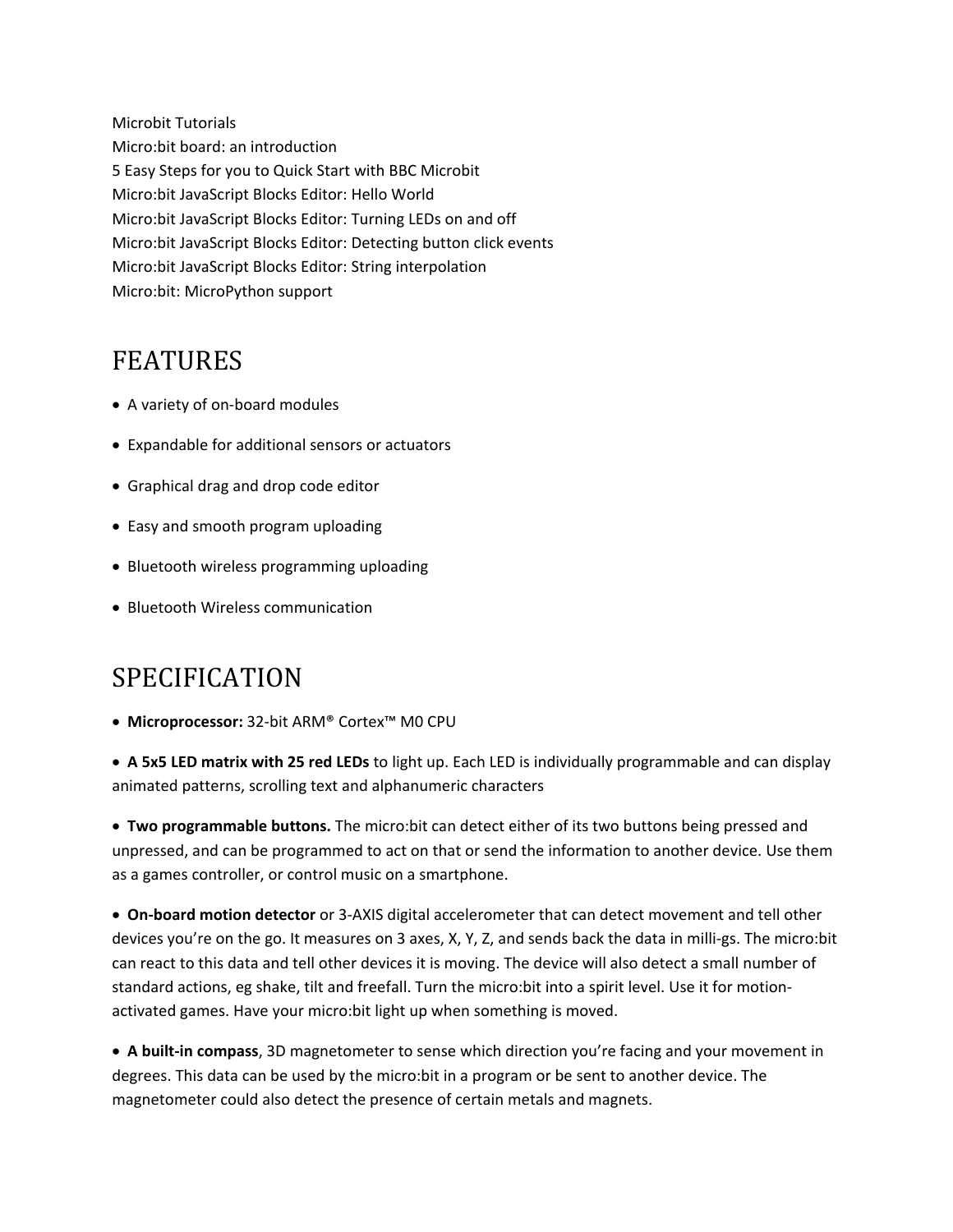**Bluetooth® Smart Technology** (previously called Bluetooth Low Energy) to wirelessly communicate with other Bluetooth Smart devices and exchange data and commands. Connect the micro:bit to other micro:bits, devices, phones, tablets, cameras and everyday objects all around. Play games, share creations or join forces to create multi‐micro:bit masterpieces. Take a selfie. Pause a DVD or control your playlist.

 **Five Ring Input and Output** (I/O) including power (PWR) and ground (GRD). PWR, GRD, I/O x 3. Each I/O ring is programmable to be either analogue or digital. The rings are suitable for crocodile clips or 4mm banana plugs, meaning an external sensor can be connected to measure things like temperature, moisture, proximity to other devices. The micro:bit reads values from the sensor and acts on them or sends them to another device. The micro:bit can also send control commands to the rings – these could be used to control things like a motor or robot. The PWR and GRD rings supply 3 volts and could be used to power a separate device.

 **Edge Connector:** 20 pins, 1.27mm pitch and extend 7.62mm from board edge suitable for standard connectors. This allows the micro:bit to be connected to another device, eg Arduino, Galileo, Kano and Raspberry Pi through a standard connector.

 **Micro‐USB contoller:** This is controlled by a separate processor and presents the micro:bit to a computer as a memory stick. This means the program can be dragged onto the micro:bit in the same way a file is dragged onto a memory stick.

- **2xAAA** battery pack
- **System LED** x 1 (yellow)
- **System push button switch** x 1
- **Size:** 43×52 mm / 1.7\*2.04 inches (net).
- **Weight:** 8g

### SHIPPING LIST

- micro:bit x1
- Quick Start Guide x1
- Safety guide x1

### PROJECTS

Project 1. Micro:bit Surprise box In this project it shows how the box interacts with flahsing hearts.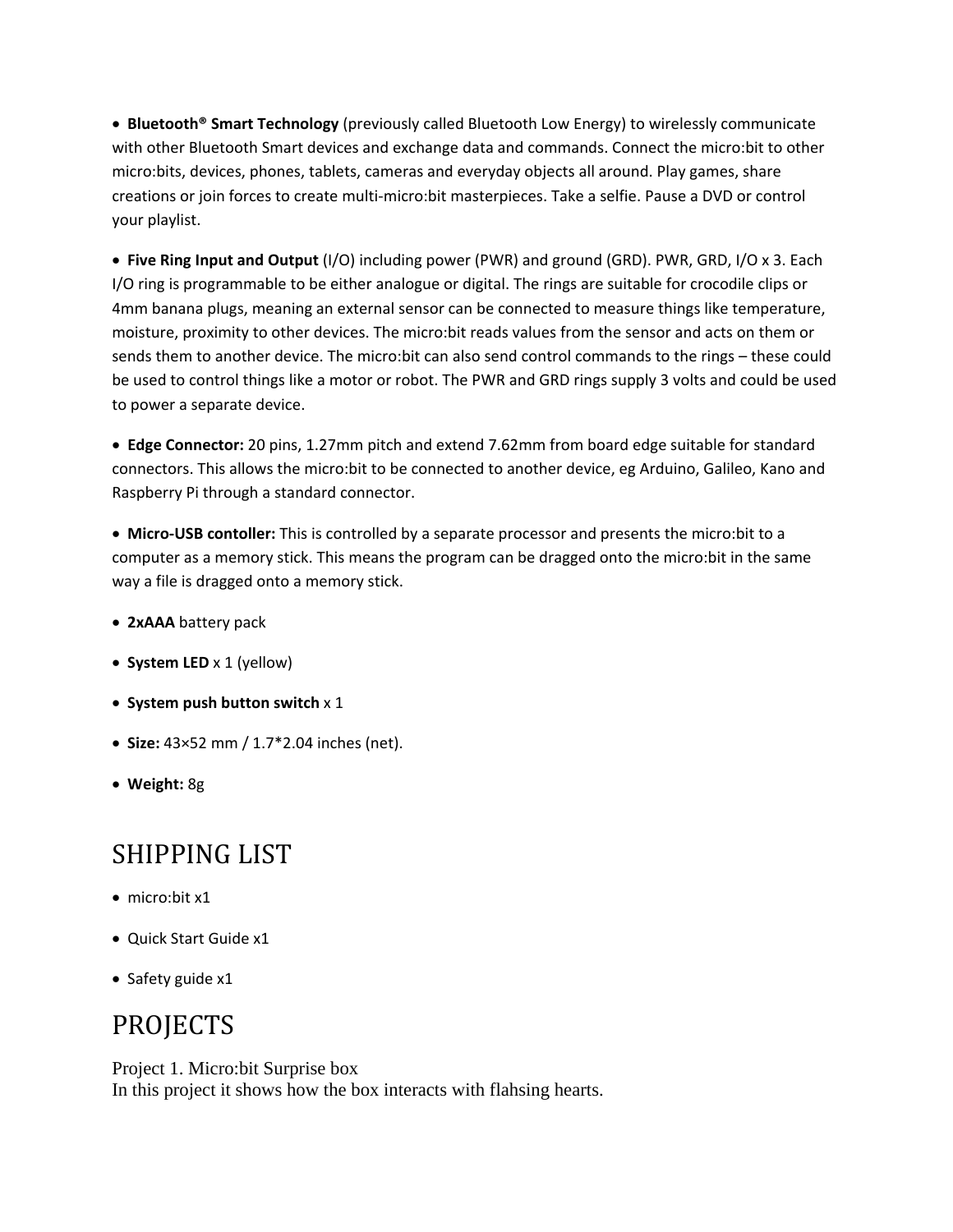Main Components: micro:bit DFRobot micro:bit Expansion Shield DFRobot Ambient Light Sensor Servo Motor 9g

#### **Project 2. How To Make A Micro:bit Heart Rate Monitor**

The following tutorial will show you how to set the micro:bit beating together with your heart using the optical heart rate sensor: Component List: micro:bit - An Educational & Creative Tool for Kids Gravity: Heart Rate Monitor Sensor for Arduino

#### **Project 3: OBLOQ-IoT Module +Micro:bit IoT Flower Watering**

Hardware list: Gravity: UART OBLOQ – IOT Module (Microsoft Azure) Micro:Mate - A Mini Expansion Board for micro:bit (Gravity Compatible) Micro:bit - an Educational & Creative Tool for Kids 9g Metal Gear Micro Servo (1.8Kg) One bottle and part of tube Gravity: Analog Capacitive Soil Moisture Sensor- Corrosion Resistant

#### **Project 4: Microbit Projects: Yes/No Bear**

There are 2 possible answers. Either yes or no. We randomly generate the outcome when a button is pressed. When the answer is yes, the display will show Y & the tilt servo will response. When no, the display will show N and pan servo will response.

Part needed 2 x 9G servo motor 1 x microbit 1 x micro:mate(breakout board) 1 x Pan tilt kit 1 x stuffed toy bear

#### **Project 5: LED writing board (micro:bit compatible)**

The LED writing board is created using a photo frame that is surrounded with LED strip lights. When button A is pressed, the led strip turns white and flash. When button B is pressed, a random color is generated. To off, press button A and B together. Hardware components:

1 x photo frame RGB individually addressable LED strip (neo pixels) 1 x microbit 1 x micro:mate(breakout board)